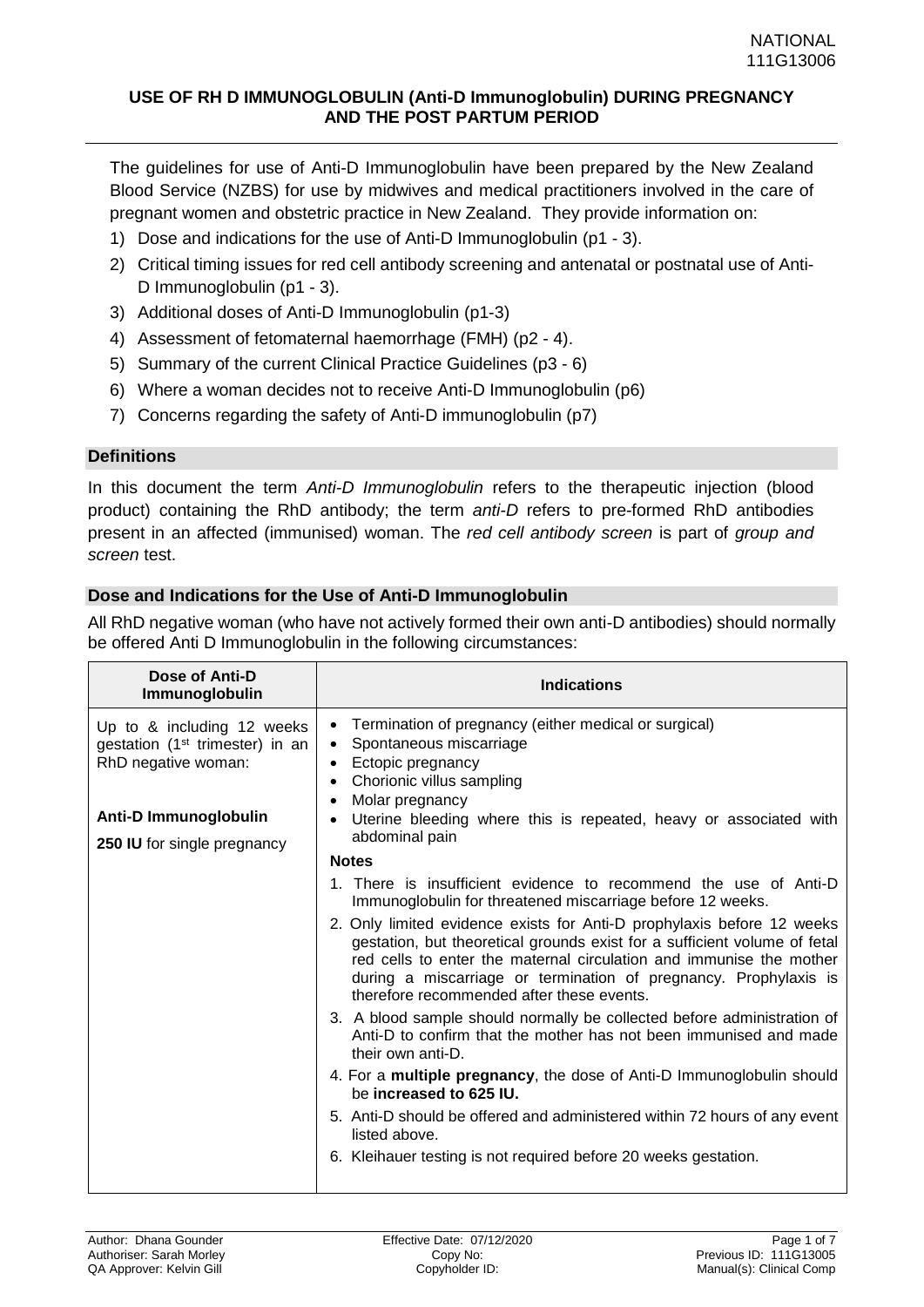| Weeks 12 - 40+ gestation<br>(2 <sup>nd</sup> and 3 <sup>rd</sup> trimesters) in an<br>RhD negative woman:<br><b>Anti-D Immunoglobulin</b><br>625 IU, if any of the following<br>potentially sensitising events<br>have occurred: | Miscarriage or threatened miscarriage<br>$\bullet$<br>Antepartum haemorrhage<br>$\bullet$<br>Intrauterine death or stillbirth<br>$\bullet$<br>External cephalic version<br>$\bullet$<br>Chorionic villus sampling<br>$\bullet$<br>Ectopic pregnancy<br>$\bullet$<br>Molar pregnancy<br>$\bullet$<br>Termination of pregnancy (either medical or surgical)<br>$\bullet$<br>Abdominal trauma sufficient to cause FMH<br>$\bullet$<br>• Amniocentesis, chorionic villus sampling, and intrauterine fetal blood<br>sampling<br>• In utero therapeutic procedures (transfusion, surgery, insertion of<br>shunts, laser)<br><b>Notes</b><br>1. The standard dose of Anti-D Immunoglobulin is 625 IU, administered<br>within 72 hours. If Anti-D is not given within 72 hours, administration<br>within 10 days may provide some benefit.<br>2. A Kleihauer test is not indicated before 20 weeks of gestation. After 20<br>weeks gestation it is used to identify events where increased<br>fetomaternal bleeding has occurred and an increased dose of Anti-D is<br>indicated.<br>3. If the Kleihauer test report recommends a dose greater than two (2)<br>vials of Anti D Immunoglobulin, the dose must be discussed with a<br>Transfusion Medicine Specialist. They will confirm the dose and<br>determine if an IV preparation is more appropriate, including the correct<br>rate of administration for an IV dose.<br>4. If the fetal blood group shows anomalous results for RhD it should be<br>regarded as RhD positive, until confirmed. |
|----------------------------------------------------------------------------------------------------------------------------------------------------------------------------------------------------------------------------------|----------------------------------------------------------------------------------------------------------------------------------------------------------------------------------------------------------------------------------------------------------------------------------------------------------------------------------------------------------------------------------------------------------------------------------------------------------------------------------------------------------------------------------------------------------------------------------------------------------------------------------------------------------------------------------------------------------------------------------------------------------------------------------------------------------------------------------------------------------------------------------------------------------------------------------------------------------------------------------------------------------------------------------------------------------------------------------------------------------------------------------------------------------------------------------------------------------------------------------------------------------------------------------------------------------------------------------------------------------------------------------------------------------------------------------------------------------------------------------------------------------------------------------------------|
|                                                                                                                                                                                                                                  | 5. Where bleeding continues after 12 weeks gestation, Anti-D<br>Immunoglobulin should be given at up to two (2) weekly intervals.                                                                                                                                                                                                                                                                                                                                                                                                                                                                                                                                                                                                                                                                                                                                                                                                                                                                                                                                                                                                                                                                                                                                                                                                                                                                                                                                                                                                            |
| Anti-D<br>Routine<br>Antenatal<br>Prophylaxis (RAADP):<br><b>Two-dose RAADP:</b><br>Anti-D Immunoglobulin<br>625 IU at 28 and 34 weeks<br>gestation                                                                              | Important:<br>Before administration of the 28 week dose a blood sample must be<br>taken for a red cell antibody screen. There is no need to wait for<br>the test result before administration of the Anti-D. An antibody<br>screen is not required before the 34-week dose as residual<br>antibody will be present from the first dose.<br><b>Notes</b><br>1. One-dose RAADP: There may be situations where only a single dose<br>can be provided. In these situations two (2) vials of Anti-D 625 IU are<br>given at 30 weeks after a red cell antibody screen blood sample has<br>been taken.<br>2. If anti-D antibodies are detected in the sample taken before<br>administration, you must contact a Transfusion Medicine Specialist to<br>discuss management.                                                                                                                                                                                                                                                                                                                                                                                                                                                                                                                                                                                                                                                                                                                                                                           |
|                                                                                                                                                                                                                                  | 3. Post-partum prophylaxis is still required for sensitising events after use<br>of RAADP.<br>4. Further red cell antibody screening is not indicated for women who have                                                                                                                                                                                                                                                                                                                                                                                                                                                                                                                                                                                                                                                                                                                                                                                                                                                                                                                                                                                                                                                                                                                                                                                                                                                                                                                                                                     |
|                                                                                                                                                                                                                                  | received routine prophylactic Anti-D, unless fetal anaemia is suspected.                                                                                                                                                                                                                                                                                                                                                                                                                                                                                                                                                                                                                                                                                                                                                                                                                                                                                                                                                                                                                                                                                                                                                                                                                                                                                                                                                                                                                                                                     |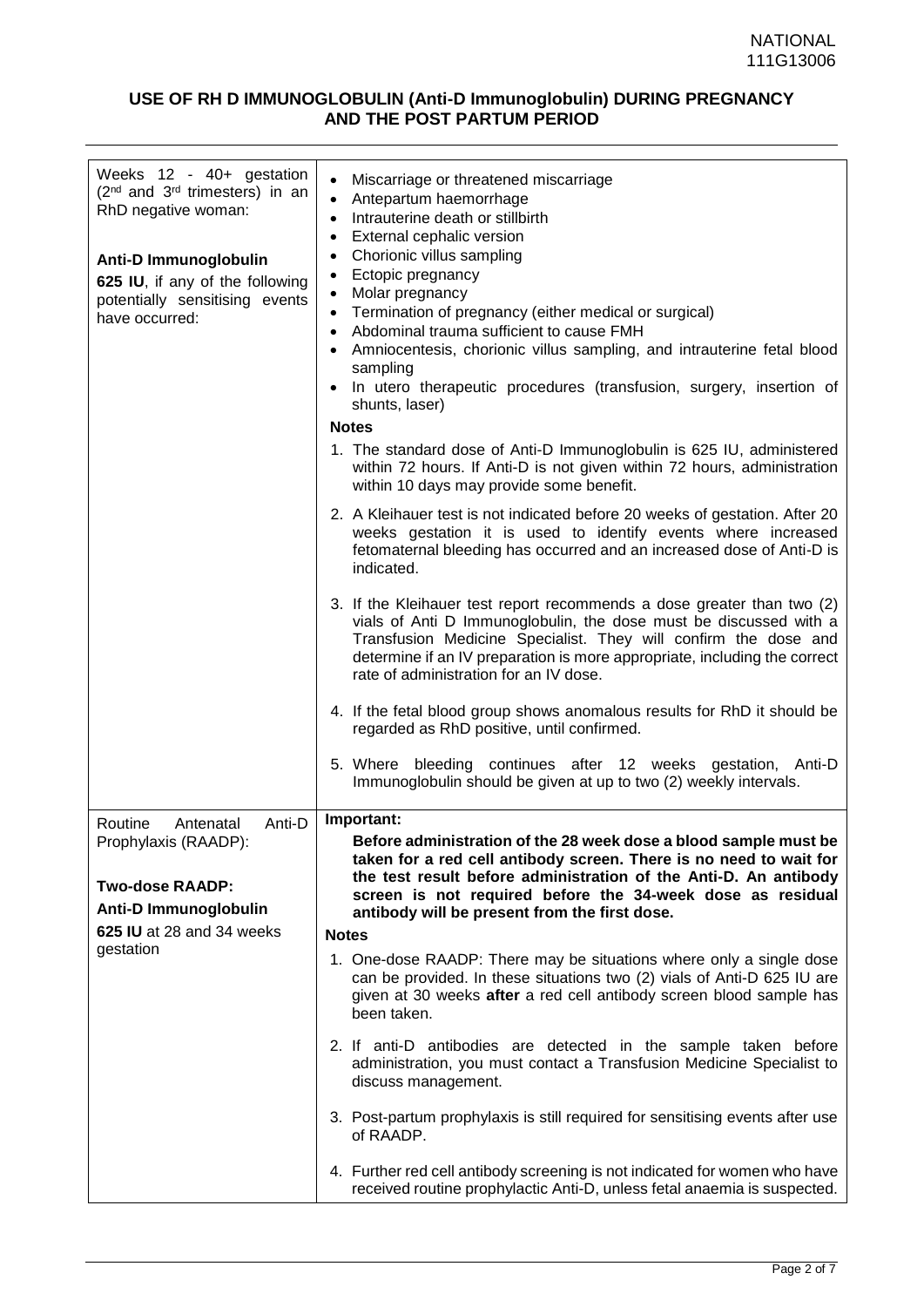| Post-partum prophylaxis in an<br>RhD negative woman who has<br>given birth to an RhD positive<br>baby:                                      | <b>Note:</b> Prior routine antenatal Anti-D prophylaxis (RAADP) or prophylaxis for<br>an antenatal sensitising event does not preclude post-partum prophylaxis. |
|---------------------------------------------------------------------------------------------------------------------------------------------|-----------------------------------------------------------------------------------------------------------------------------------------------------------------|
| Anti-D Immunoglobulin<br>625 IU<br>Additional<br>dose(s)<br>are<br>indicated dependent on the<br>volume of the fetomaternal<br>haemorrhage. |                                                                                                                                                                 |

## **Clinical Practice Guidelines**

## **Red cell antibody screening & Routine Antenatal Anti-D Prophylaxis (RAADP)**

1. Collect the blood test samples for routine red cell antibody screening at 27-28 weeks gestation *before the injection of prophylactic Anti-D.*

There is no need to wait for the antibody screen results before administration of the Anti-D Immunoglobulin.

- 2. **If the blood sample for red cell antibody screening is collected** *after* **injection of prophylactic Anti-D Immunoglobulin**, the antibody screen is likely to be positive due to the Anti-D Immunoglobulin injected. It is not possible to distinguish between injected Anti-D Immunoglobulin and anti-D produced by immunisation (sensitisation), by testing a single blood sample. The following will be appropriate:
	- a. The woman should continue to have two-weekly monitoring of the antibody titre until the end of the pregnancy, or such time as a Transfusion Medicine Specialist indicates otherwise.
	- b. Specialist Obstetric advice should be obtained on monitoring of the fetus for the remainder of the pregnancy, and
	- c. Ongoing consultation with a Transfusion Medicine Specialist will be required to evaluate the series of antibody titre tests. Appropriately timed tests over the following 4-12 weeks will clarify whether or not immunisation has occurred or whether the passively injected prophylactic Anti-D Immunoglobulin was responsible for the positive red cell antibody screen and the detection of anti-D.
- 3. At the time of delivery, if any uncertainty exists over whether or not immunisation of the mother to RhD has occurred (i.e. whether or not the mother is producing anti-D), a Transfusion Medicine Specialist should be consulted promptly for advice on whether prophylactic Anti-D Immunoglobulin administration is indicated.
- 4. If Anti-D Immunoglobulin has not been offered within 72 hours, a dose given within 10 days may provide some protection.

# **Assessment of the size of fetomaternal haemorrhage**

- 1. The recommended doses of Anti-D Immunoglobulin ([p1-](#page-0-0)2) are sufficient to cover the maximum fetomaternal bleed before 20 weeks gestation; testing to determine the size of fetomaternal haemorrhage is not required.
- 2. After 20 weeks gestation the size of any fetomaternal haemorrhage should be assessed following any potentially sensitising event.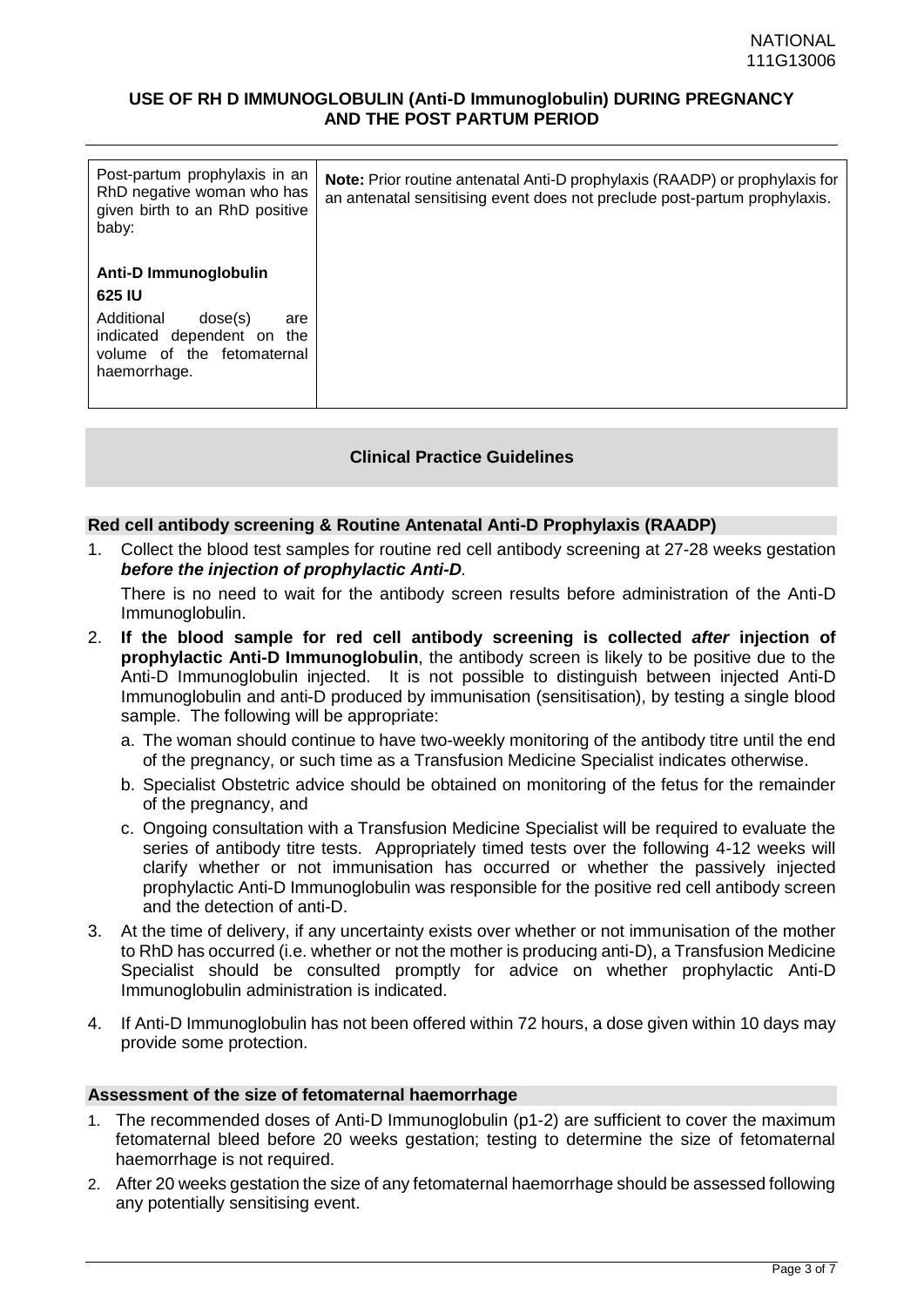- 3. Assessment of the size of any fetomaternal haemorrhage should be completed promptly so that any Anti-D Immunoglobulin prophylaxis can be completed within 72 hours of the sensitising event.
- 4. The patient's body weight may also affect interpretation of the test result. Where the lean body weight exceeds 100kg an additional dose may be appropriate.
- 5. Consultation with a Transfusion Medicine Specialist is recommended when more than 1250 IU Anti-D Immunoglobulin (two vials) appears to be indicated by a Kleihauer test, to ensure interpretation of the information is correct.
- 6. Other tests for quantifying fetomaternal haemorrhage exist, e.g. FLOW cytometry, but are not widely available.
- 7. A negative Kleihauer test does **not** remove the need for Anti-D.
- 8. If a dose of Anti-D Immunoglobulin greater than two 625 IU vials is required, an intravenous (IV) product may be considered.
	- a) The maximum recommended intravenous dose administration rate is 3000 IU 8 hourly
	- b) Rate of administration of the current New Zealand IV product, Rhophylac (1500 IU in a prefilled syringe) is 2mL per 15 - 60 seconds as an IV bolus. No greater than 2mL per 60 seconds can be administered.
	- c) Controlling the dose size and infusion rate is needed to reduce the risk of an adverse reaction in the woman during the rapid clearance of fetal D positive red cells.
	- d) Monitor the new-born's haemoglobin if a large FMH detected.
- 9. If an intramuscular product is used, it is recommended that large volumes (greater than 5mL) should be administered in divided doses at different sites. Ensure the site chosen will allow the injection to reach the muscle.
- 10. Where additional Anti-D doses were indicated, a follow-up red cell antibody screen should be taken at 72 hours if Anti-D is given IM or 48 hours if given IV to check that fetal cells have been cleared. Contact the Transfusion Medicine Specialist for advice if the result suggests further Anti-D may be indicated.

## **Minimum immunising dose of fetal red cells**

The minimum volume of RhD positive red cells that will immunise an RhD negative woman to make anti-D antibodies is of the order of 0.10-0.25 mL.

# **Dose of Anti-D Immunoglobulin**

- 1. A dose of 625 IU will protect against a fetomaternal haemorrhage of 12 mL of blood (6 mL red cells). There is no evidence that a larger dose is more effective for bleeds less than 12 mL of blood (6mL red cells). (*extrapolated from* Pollack W, et al. Transfusion (1971) 31:288-9)
- 2. Where a Kleihauer (or other) test indicates that a fetomaternal haemorrhage exceeds 12 mL blood (6mL red cells) optimal prophylaxis requires that additional doses of Anti-D Immunoglobulin should be offered, as determined by the test result.
- 3. A dose of 250 IU Anti-D Immunoglobulin will protect against first trimester sensitising events in single pregnancies.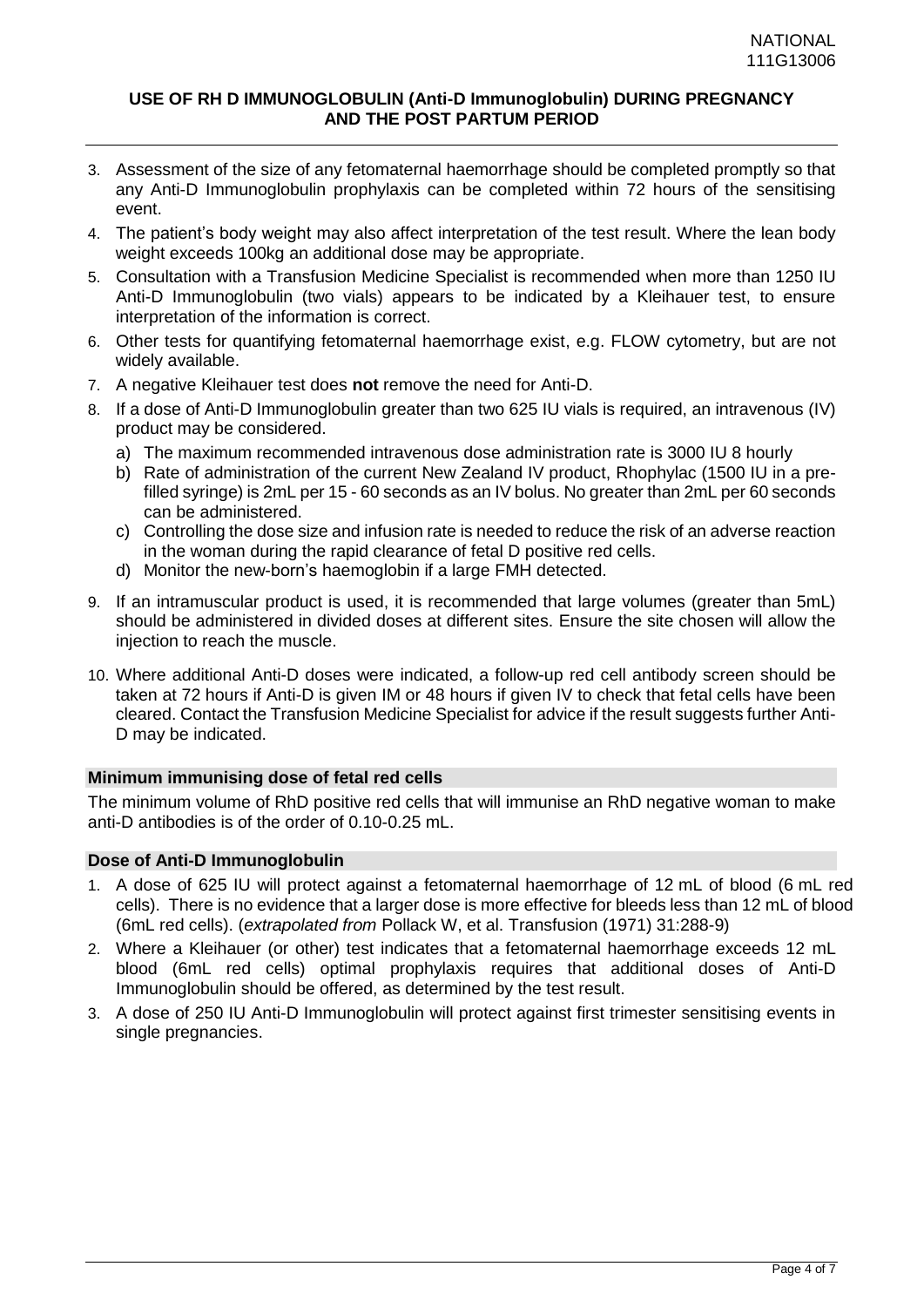#### **Route of injection**

- 1. Anti-D Immunoglobulin should be given as instructed by the manufacturer, except as specified in (2) of this section. A product listed as being suitable for intravenous injection may be given by intravenous or intramuscular injection. A product listed as being suitable for intramuscular injection is intended for administration by this route; it **must not** be given intravenously.
- 2. Whilst there is some evidence to suggest that intramuscular administration of Anti-D Immunoglobulin may be associated with an increased risk of lack of effect in patients with a BMI >30, there is currently insufficient evidence to support a change to clinical and laboratory practice at the present time. A Consensus Statement by an expert panel convened by The Australian Red Cross Blood Service and the National Blood Authority (Australia) in 2015 recommends that for women with a BMI ≥30, particular consideration should be given to factors which may impact on the adequacy of the injection, including site of administration and the length of the needle used. In addition, for women with a BMI ≥30 who experience a FMH of greater than 6mL, consideration may be given to administering any additional required doses of Anti-D Immunoglobulin via the intravenous route (i.e. use of Rhophylac), to increase bioavailability and facilitate the more rapid clearance of fetal cells.
- 3. Women who have a moderate or severe thrombocytopenia should not receive intramuscular injections. In this situation a product suitable for intravenous administration should be administered intravenously.

#### **Antenatal Sensitising Events**

- 1. Fetomaternal haemorrhage has been demonstrated following the events listed on pages 1 and  $\mathcal{P}$
- 2. The RhD blood group has been detected on fetal red cells at about 6 weeks gestation.
- 3. Evidence exists for a risk of immunisation following surgical abortion, ruptured ectopic pregnancy and amniocentesis.
- 4. There is conflicting evidence on whether a significant risk for immunisation arises after threatened miscarriage or spontaneous miscarriage without curettage.
- 5. Quantified data on risk for RhD immunisation following first trimester events is not available; the risk may be less than that associated with the birth of an RhD positive fetus to an RhD negative woman.
- 6. It has been common practice in New Zealand, and elsewhere, to use Anti-D Immunoglobulin for the purposes listed on pages 1 and 2 because of the potential risk for fetomaternal haemorrhage.
- 7. No formal evidence exists on the benefit of Anti-D Immunoglobulin after trauma in pregnancy, or for prophylaxis after antepartum haemorrhage. However, it is routine practice to use Anti-D Immunoglobulin for these indications because of the risk for significant fetomaternal haemorrhage occurring.
- 8. There is a lack of published information on the views of women about use of Anti-D Immunoglobulin for these purposes.
- 9. There is no demonstrated evidence of harm to the fetus in the studies performed on the use of Anti-D Immunoglobulin for antenatal sensitising events.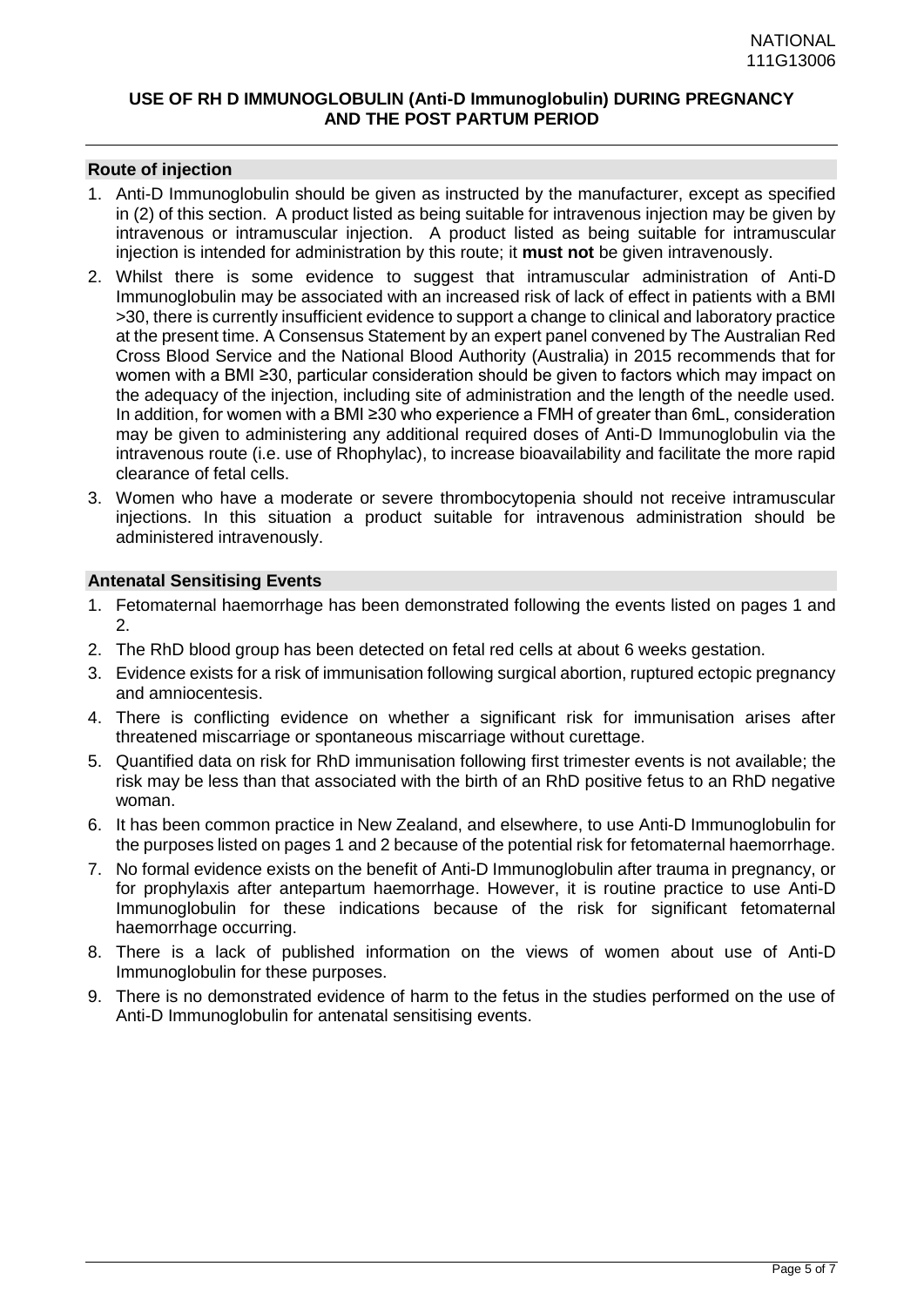## **Routine antenatal Anti-D prophylaxis (RAADP) for women who are RhD negative**

Occasional cases of RhD immunisation are known to occur in RhD negative women in late pregnancy (approximately 1% of women who have an RhD positive fetus). Most cases occur after 28 weeks gestation, and about 60% of these can be prevented by routine antenatal Anti-D prophylaxis (RAADP).

- 1. There is considerable observational evidence but no high level evidence to support the use of RAADP.
- 2. RAADP for RhD negative women is now an accepted clinical practice in many western countries. RAADP is recommended in guidelines in these countries.
- 3. Published studies on the safety of RAADP have evaluated only a limited range of outcome parameters and have found no adverse effects. Comprehensive assessments of fetal survival and growth, neonatal morbidity, mortality and immunological status have not been undertaken.
- 4. A small percentage of women may be immunised to make anti-D, either before 28 weeks gestation, or despite use of RAADP. If this occurs, a woman is likely to have a high rising titre of anti-D in her blood. The red cell antibody screening tests at 28 (or 30) week's gestation, obtained before the injection of RAADP Anti-D Immunoglobulin will detect immunisation events before this test.
- 5. On rare occasions a woman may still be accidentally immunised, either before 28 weeks gestation, or despite the use of RAADP. If this occurs, the woman will show the presence of a high or rising titre of anti-D in her plasma. The red cell antibody screening tests at 28 weeks gestation, prior to administration of the 28 week dose of Anti-D Immunoglobulin, is designed to detect prior immunisation events.
- 6. Antibody screening is not carried out routinely after RAADP has been started because small amounts of anti-D will persist from this treatment until the birth of the fetus. Distinguishing the treatment antibody from immune (pre-formed) anti-D made by the woman is not straightforward. It will usually require repeat antibody screens and antibody titres to be performed and an NZBS Transfusion Medicine Specialist to interpret the results.
- 7. **Where the person managing a pregnancy is concerned about a potential sensitising (immunising) event(s) or the progress of the pregnancy including possible fetal anaemia, a red cell antibody screen should be requested and will usually need to be repeated twoweekly to evaluate changes in antibody titre. NZBS Transfusion Medicine Specialists are available to assist with interpreting the test results.**
- 8. Further information on the clinical and cost-effectiveness of RAADP is available, refer to: Pilgrim H, Lloyd-Jones M, Rees A. *Routine antenatal anti-D prophylaxis for RhD-negative women: a systematic review and economic evaluation*. Health Technology Assessment. 2009;**13** (10) (Source: PubMed).

#### **Circumstances where a woman decides not to accept Anti-D Immunoglobulin prophylaxis**

The clinician should ensure that each RhD negative woman has accurate information about the risk from anti-D immunisation, its potential adverse effects and the benefits from the prophylactic use of Anti-D Immunoglobulin.

NZBS information leaflets on Anti-D Immunoglobulin, Routine Antenatal Anti-D Prophylaxis and Blood Group Antibodies & Haemolytic Disease of the Fetus and Newborn are available at [www.nzblood.co.nz](http://www.nzblood.co.nz/) and from the Blood Banks across NZ.

*The following comments are offered as a guide on relevant information that should be available where a woman declines to accept Anti-D Immunoglobulin.*